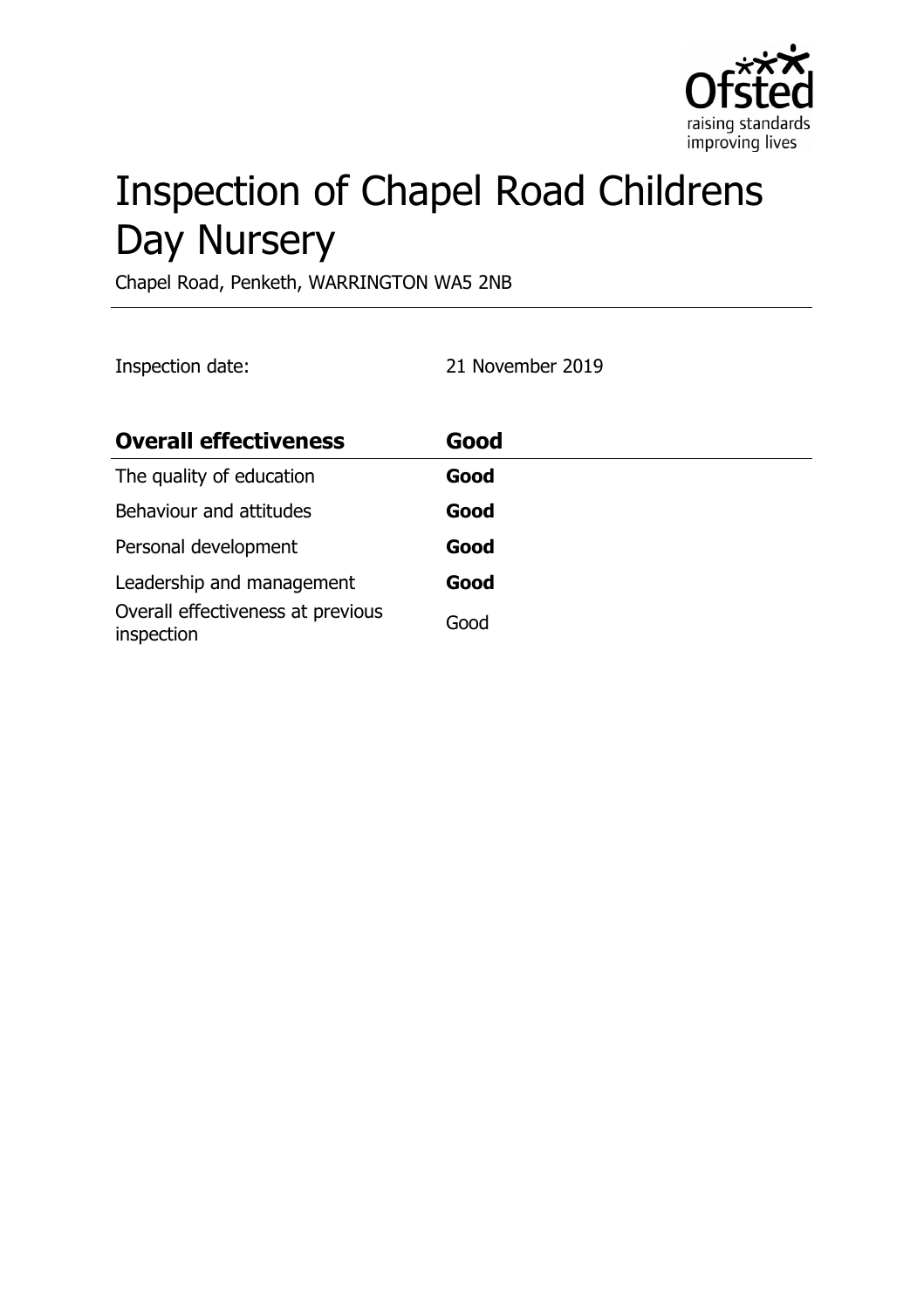

# **What is it like to attend this early years setting?**

## **The provision is good**

Children are well cared for in a safe, secure and welcoming environment. Staff ensure that every child enjoys a broad and exciting range of activities that reflect their individual needs and learning styles. Children confidently make decisions about what they would like to play with. For example, toddlers find torches to enhance their play and exploration of light and dark, in the 'space tent'.

Staff maintain adult-to-child ratios and deploy themselves effectively to ensure that children are well supervised. Children are motivated and eager to explore the range of activities provided. Older children are encouraged to make links in their learning and relate to their previous experiences. For example, as they mould dough, staff encourage them to talk about their favourite pizza toppings and cooking pizza at home. However, occasionally, staff do not make the most of opportunities for children to solve their own problems as they play.

Staff teach children about the importance of a healthy lifestyle. The nursery cook provides a wide range of healthy and nutritious meals. He carefully takes into consideration the individual dietary requirements of children to ensure their needs are met. Children have daily opportunities for physical play and exercise in the outdoor area.

## **What does the early years setting do well and what does it need to do better?**

- $\blacksquare$  Managers share their vision for the nursery with staff. Together, they consult with parents and children when evaluating the success of the nursery and planning future improvements. Overall, staff feel well supported. Managers offer a variety of supervision opportunities. They observe staff in their role and identify future training needs. However, specific and precise targets that focus on improving staff teaching skills are not consistently used to help staff to improve their practice to a highest level.
- $\blacksquare$  Children are confident and have a good understanding of their daily routines. They play well together, sharing and taking turns. Staff offer their praise and encouragement, which children find highly motivating. They care deeply about children's emotional well-being. Staff talk to them about how they are feeling and take steps to ensure that all children feel included.
- Staff understand how young children learn. They observe and assess children's progress accurately and identify where further support may be required. Staff place great emphasis on supporting children to develop their social, communication and physical skills. Staff working with the youngest children encourage their attention and good listening skills. For example, babies are captivated as they explore the sounds that musical instruments make. They listen intently and clap their hands to the beat.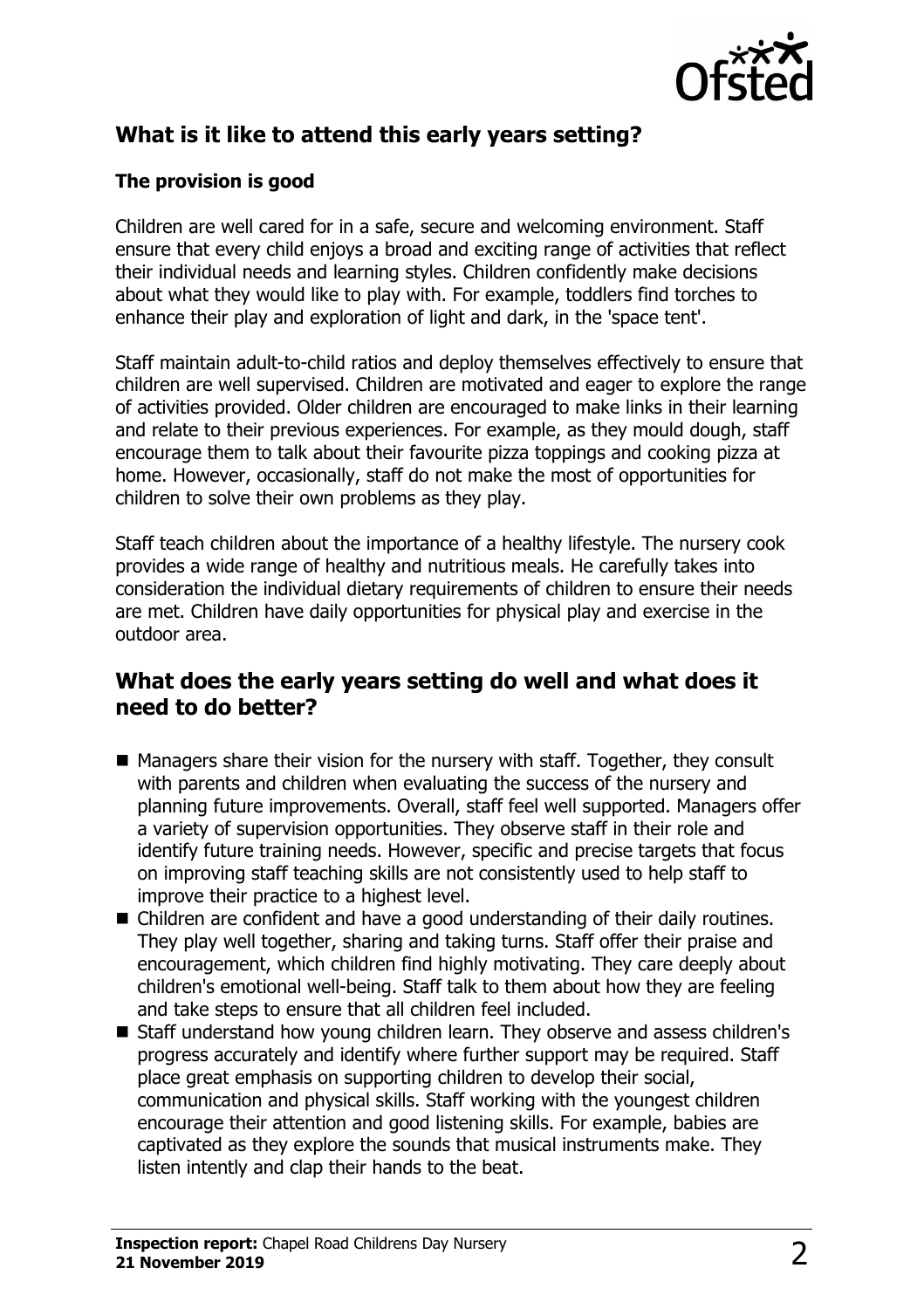

- Children of all ages thoroughly enjoy sharing stories. Toddlers turn the pages of books and talk about what they can see in the pictures. Older children re-tell their favourite stories and predict what they think will happen next. They become absorbed in writing their own stories. Staff skilfully introduce new words such as 'author' and 'illustrator' when talking with children about the books they have made.
- $\blacksquare$  Children learn to count and recognise numbers. They talk about the shapes they can see as they build using blocks. Children build towers with their friends and confidently exclaim, 'Mine is bigger than yours!' as they compare the height of two towers.
- $\blacksquare$  Parents are valued as partners and speak very positively about the provision, warmly describing the friendliness of the staff team and how happy their children are to attend. Staff provide parents with regular updates about their child's progress and make suggestions about activities that parents can undertake at home to support their child's learning further.
- $\blacksquare$  The provider and manager failed to inform Ofsted of a notifiable event at the nursery. However, swift and appropriate action, in line with nursery policies and procedures, was taken by the manager. Therefore, there was no impact on the safety and well-being of children.

# **Safeguarding**

The arrangements for safeguarding are effective.

All staff understand their responsibilities to safeguard and protect children. They can identify the possible signs and symptoms of abuse and neglect. Staff know how to refer any concerns they have about a child's welfare, quickly, to the relevant authorities. Staff undertake safeguarding training regularly to ensure their knowledge remains up to date. They undertake daily checks of the indoor and outdoor environment to help to minimise risks and to ensure that it remains a safe place for children to play. Staff teach children to be mindful of their own safety and that of others around them as they play.

# **What does the setting need to do to improve?**

#### **To further improve the quality of the early years provision, the provider should:**

- $\blacksquare$  enhance the monitoring arrangements of staff and provide precise targets that focus meticulously on developing the individual teaching skills of staff to the highest level
- $\blacksquare$  support staff to recognise when best to intervene in children's play and learning and when to give children time to think critically and solve their own simple problems.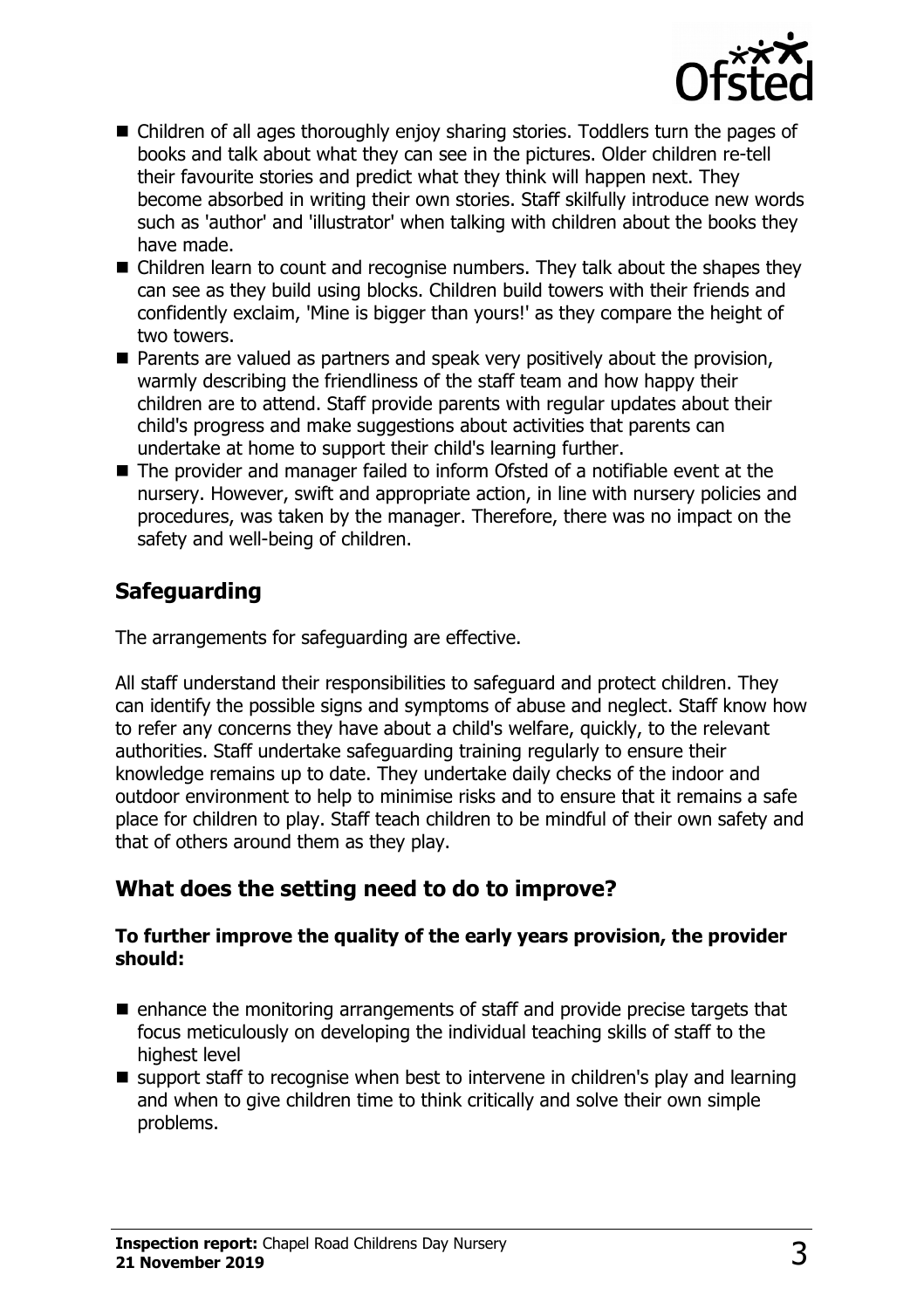

| <b>Setting details</b>                       |                                                                                      |
|----------------------------------------------|--------------------------------------------------------------------------------------|
| Unique reference number                      | EY430100                                                                             |
| <b>Local authority</b>                       | Warrington                                                                           |
| <b>Inspection number</b>                     | 10106159                                                                             |
| <b>Type of provision</b>                     | Childcare on non-domestic premises                                                   |
| <b>Registers</b>                             | Early Years Register, Compulsory Childcare<br>Register, Voluntary Childcare Register |
| Day care type                                | Full day care                                                                        |
| Age range of children                        | $1$ to $4$                                                                           |
| <b>Total number of places</b>                | 50                                                                                   |
| Number of children on roll                   | 56                                                                                   |
| Name of registered person                    | Paul Hurst & Roy Godwin Partnership                                                  |
| Registered person unique<br>reference number | RP524664                                                                             |
| Telephone number                             | 01925791236                                                                          |
| Date of previous inspection                  | 20 November 2014                                                                     |

## **Information about this early years setting**

Chapel Road Childrens Day Nursery registered in 2011. The nursery employs 13 members of childcare staff. Of these, seven hold an appropriate early years qualification at level 3, one at level 4, one at level 5 and one at level 6, including qualified teacher status. The nursery opens Monday to Friday, all year round, from 7.30am until 6pm. It provides funded early education for two-, three- and fouryear-old children.

# **Information about this inspection**

#### **Inspector**

Denise Farrington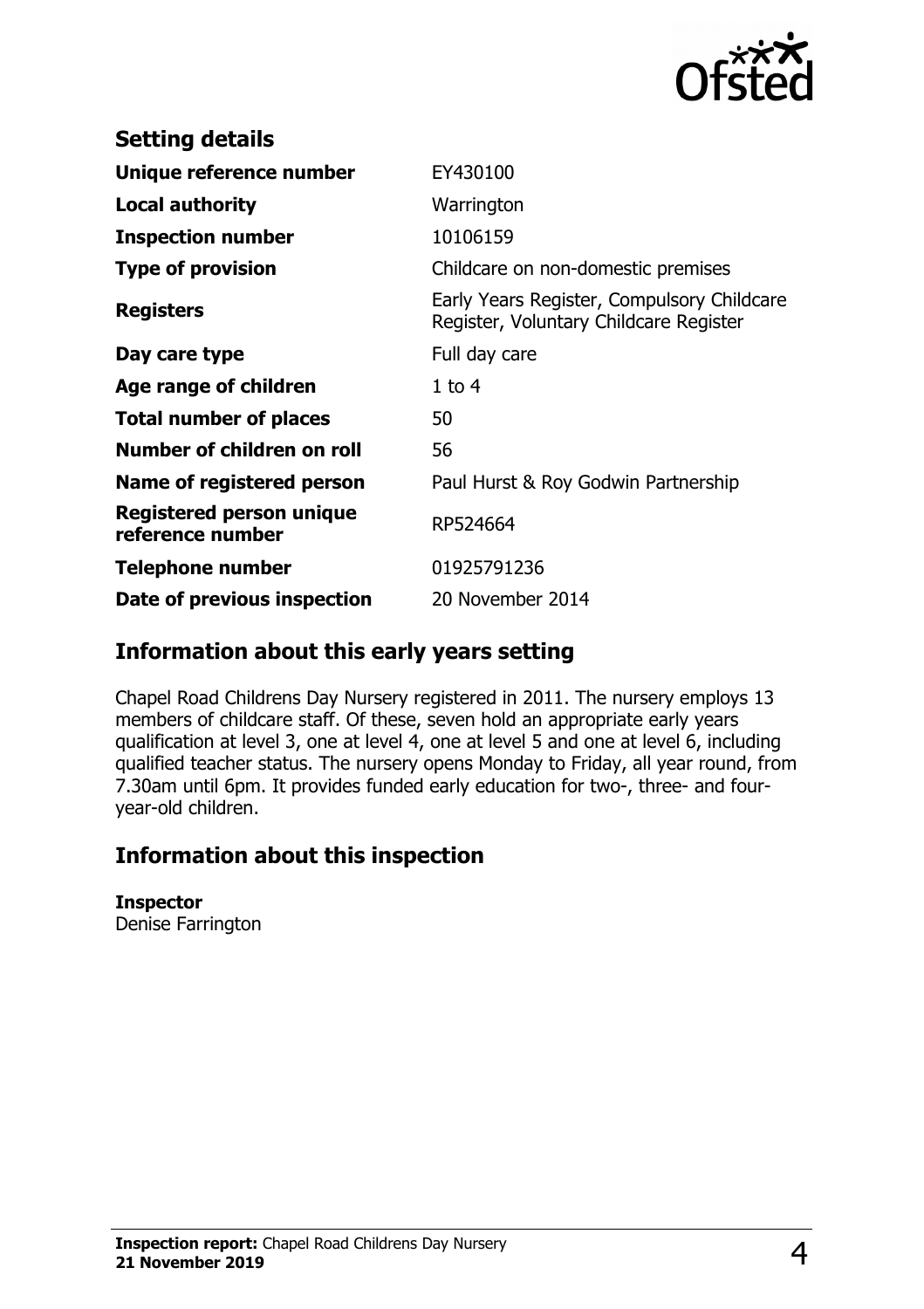

### **Inspection activities**

- $\blacksquare$  The inspector completed a tour with the manager, observed the quality of teaching during activities, indoors and outside, and assessed the impact this has on children's learning.
- $\blacksquare$  The deputy manager and the inspector carried out a joint observation.
- $\blacksquare$  The inspector observed the staff and children as they played and held discussions with them at appropriate times during the inspection.
- $\blacksquare$  Parents talked to the inspector about their views of the nursery.
- The manager, deputy manager and inspector discussed the leadership and management of the nursery.
- $\blacksquare$  The inspector sampled documentation, including staff suitability checks and children's records.

We carried out this inspection under sections 49 and 50 of the Childcare Act 2006 on the quality and standards of provision that is registered on the Early Years Register. The registered person must ensure that this provision complies with the statutory framework for children's learning, development and care, known as the early years foundation stage.

If you are not happy with the inspection or the report, you can [complain to Ofsted.](http://www.gov.uk/complain-ofsted-report)